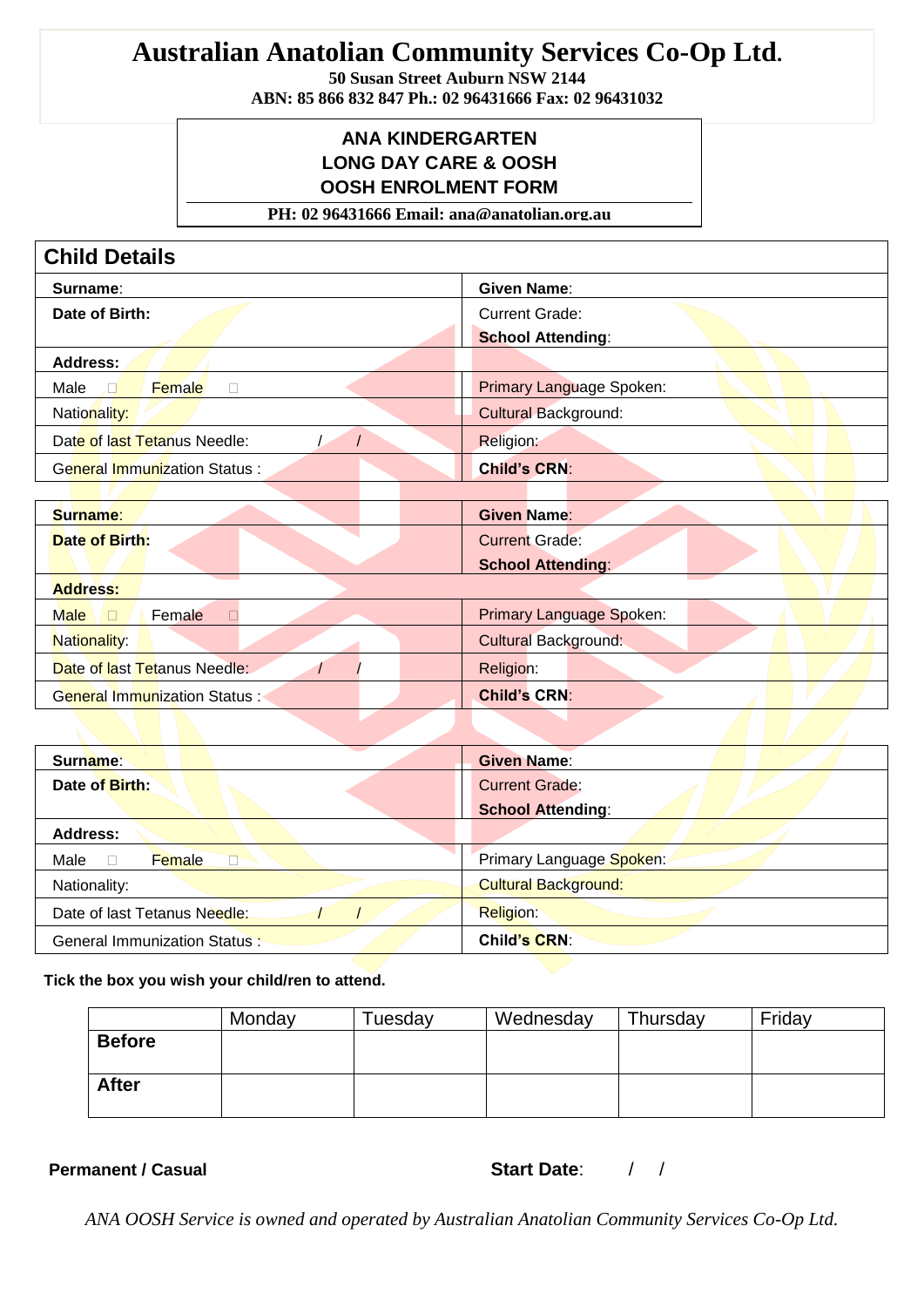## *Parent/ Carer Details*

| arone baror <i>b</i> otano<br>Parent/ Carer 1<br>(Parent 1 must be the registered parent for childcare Benefit /<br>Rebate                                     | <b>Parent/Carer 2</b>                               |  |  |
|----------------------------------------------------------------------------------------------------------------------------------------------------------------|-----------------------------------------------------|--|--|
| Name:                                                                                                                                                          | Name:                                               |  |  |
| Address:                                                                                                                                                       | Address:                                            |  |  |
| Date of Birth                                                                                                                                                  | Date of Birth                                       |  |  |
| CRN. No                                                                                                                                                        | CRN. No                                             |  |  |
| Relationship to Child:                                                                                                                                         | Relationship to Child:                              |  |  |
| Home Phone Number:                                                                                                                                             | Home Phone Number:                                  |  |  |
| Mobile:                                                                                                                                                        | Mobile:                                             |  |  |
| Email:                                                                                                                                                         | Email:                                              |  |  |
| Occupation:                                                                                                                                                    | <b>Occupation:</b>                                  |  |  |
| Work Name:                                                                                                                                                     | <b>Work Name:</b>                                   |  |  |
| Address:                                                                                                                                                       | Address:                                            |  |  |
| <b>Work Phone:</b>                                                                                                                                             | <b>Work Phone:</b>                                  |  |  |
| <b>Care Arrangements</b>                                                                                                                                       |                                                     |  |  |
| Who is the primary carer(s)?                                                                                                                                   |                                                     |  |  |
| Yes $\square$<br>No <sub>1</sub><br>Are there any written agreements/court orders affecting the child?<br>$No$ $\Box$<br><b>Copy Provided</b><br>Yes<br>$\Box$ |                                                     |  |  |
| Is there anyone legally denied access to the child?<br>Yes $\Box$                                                                                              | Copy Provided<br>Yes $\square$<br>$No$ $\Box$<br>No |  |  |
| <b>Full Name:</b>                                                                                                                                              | Address:                                            |  |  |
| <b>Work Name &amp; Address:</b>                                                                                                                                | <b>Work Phone:</b>                                  |  |  |
|                                                                                                                                                                |                                                     |  |  |

Do you have any other child/ children who attends approved children's education and care services? If yes, Number of child/ Children:

# **Consent Statement**

- I understand that it is my responsibility to ensure all information associated with my child/ren is current and up-todate.
- I the undersigned, state that I have read the Policy/Parent Handbook of ANA OOSH and agree to follow the Centre policies.
- I agree that fees incurred will be paid one week in advance, and understand that failure to do so may jeopardize my enrolment.
- I understand that I must notify the centre in writing, if a person, who is not authorized to collect my child, will be collecting my child/children from the Centre.
- I understand that if my child is not collected by closing time (6.00pm) that I will incur a Late Fee penalty as specified in the policy/parent handbook.
- I understand that I am financially responsible for any willful damage of equipment or property by my child/ children.
- I understand that unacceptable behaviour displayed by my child/ children may result in a warning, and may eventually lead to suspension or expulsion.
- **I** have read the behavior management policy and acknowledge that every effort will be taken to ensure children are treated equally and fairly.
- I understand that information on this enrolment form may be provided upon request to either parent/ carer detailed above.
- I understand that if I provide false or misleading information on this form, my child's Enrolment with ANA OSHC will be cancelled immediately.

Parents/ Carer Signature: ------------------------------------- Date: --------------------------------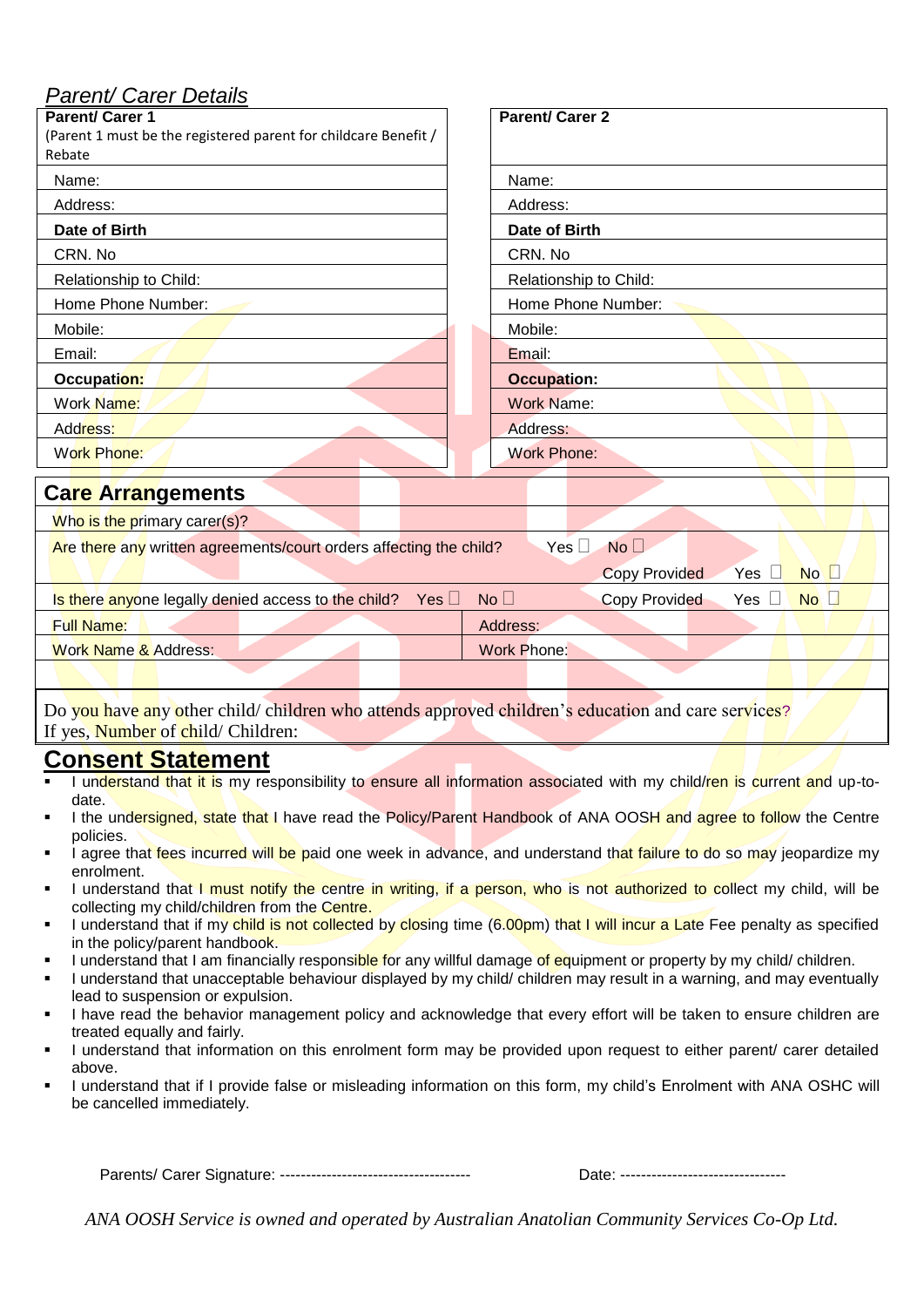| <b>Authorisation to Collect/ Emergency Contacts</b> |                               |  |  |
|-----------------------------------------------------|-------------------------------|--|--|
| <b>Full Name:</b>                                   | Signature:                    |  |  |
| Address:                                            |                               |  |  |
| Home Phone:                                         | Mobile:                       |  |  |
| Work Name:                                          | Work Phone:                   |  |  |
| <b>Other Numbers:</b>                               | Relationship to Child:        |  |  |
| <b>Full Name:</b>                                   | Signature:                    |  |  |
| Address:                                            |                               |  |  |
| Home Phone:                                         | Mobile:                       |  |  |
| Work Name:                                          | <b>Work Phone:</b>            |  |  |
| Other Numbers:                                      | <b>Relationship to Child:</b> |  |  |
| <b>Full Name:</b>                                   | Signature:                    |  |  |
| Address:                                            |                               |  |  |
| Home Phone:                                         | Mobile:                       |  |  |
| <b>Work Name:</b>                                   | <b>Work Phone:</b>            |  |  |
| <b>Other Numbers:</b>                               | <b>Relationship to Child:</b> |  |  |
|                                                     |                               |  |  |
| <b>Full Name:</b>                                   | Signature:                    |  |  |
| Address:                                            |                               |  |  |
| Home Phone:                                         | Mobile:                       |  |  |
| <b>Work Name:</b>                                   | <b>Work Phone:</b>            |  |  |
| Other Numbers:                                      | <b>Relationship to Child:</b> |  |  |

### **Non Authorised Persons**

The following people are NOT authorized to collect my child/ren:

1.\_\_\_\_\_\_\_\_\_\_\_\_\_\_\_\_\_\_\_\_\_\_\_\_\_\_\_\_\_\_\_\_\_\_\_\_\_ 2.\_\_\_\_\_\_\_\_\_\_\_\_\_\_\_\_\_\_\_\_\_\_\_\_\_\_\_\_\_\_\_\_\_\_\_\_\_\_

# **Please provide any other relevant information**

### **Authorisation to Obtain Medical Attention**

On enrolling my child/ children in ANA Outside School Hours Care program, I understand that the centre is unable to care for children who are sick or have a contagious illness. I further acknowledge that medical clearance is necessary before my child is able to return.

\_\_\_\_\_\_\_\_\_\_\_\_\_\_\_\_\_\_\_\_\_\_\_\_\_\_\_\_\_\_\_\_\_\_\_\_\_\_\_\_\_\_\_\_\_\_\_\_\_\_\_\_\_\_\_\_\_\_\_\_\_\_\_\_\_\_\_\_\_\_\_\_\_\_\_\_\_\_\_\_\_

\_\_\_\_\_\_\_\_\_\_\_\_\_\_\_\_\_\_\_\_\_\_\_\_\_\_\_\_\_\_\_\_\_\_\_\_\_\_\_\_\_\_\_\_\_\_\_\_\_\_\_\_\_\_\_\_\_\_\_\_\_\_\_\_\_\_\_\_\_\_\_\_\_\_\_\_\_\_\_\_

In the event of an emergency, illness or accident (when unable to contact Parents/Carer or authorized persons), I/we consent to medical or hospital attention being sought for our child/children.

In the event of my child receiving injuries requiring urgent medical attention, I authorize the centre's staff to obtain medical assistance at a suitable medical facility, and agree to pay all medical and transport costs incurred.

I further authorise a Qualified Medical Practitioner to administer Anaesthetic, Blood Transfusions, and perform surgical operations if the urgency requires such treatment.

Parent/ Carer Signature:

| Date: |  |  |
|-------|--|--|
|       |  |  |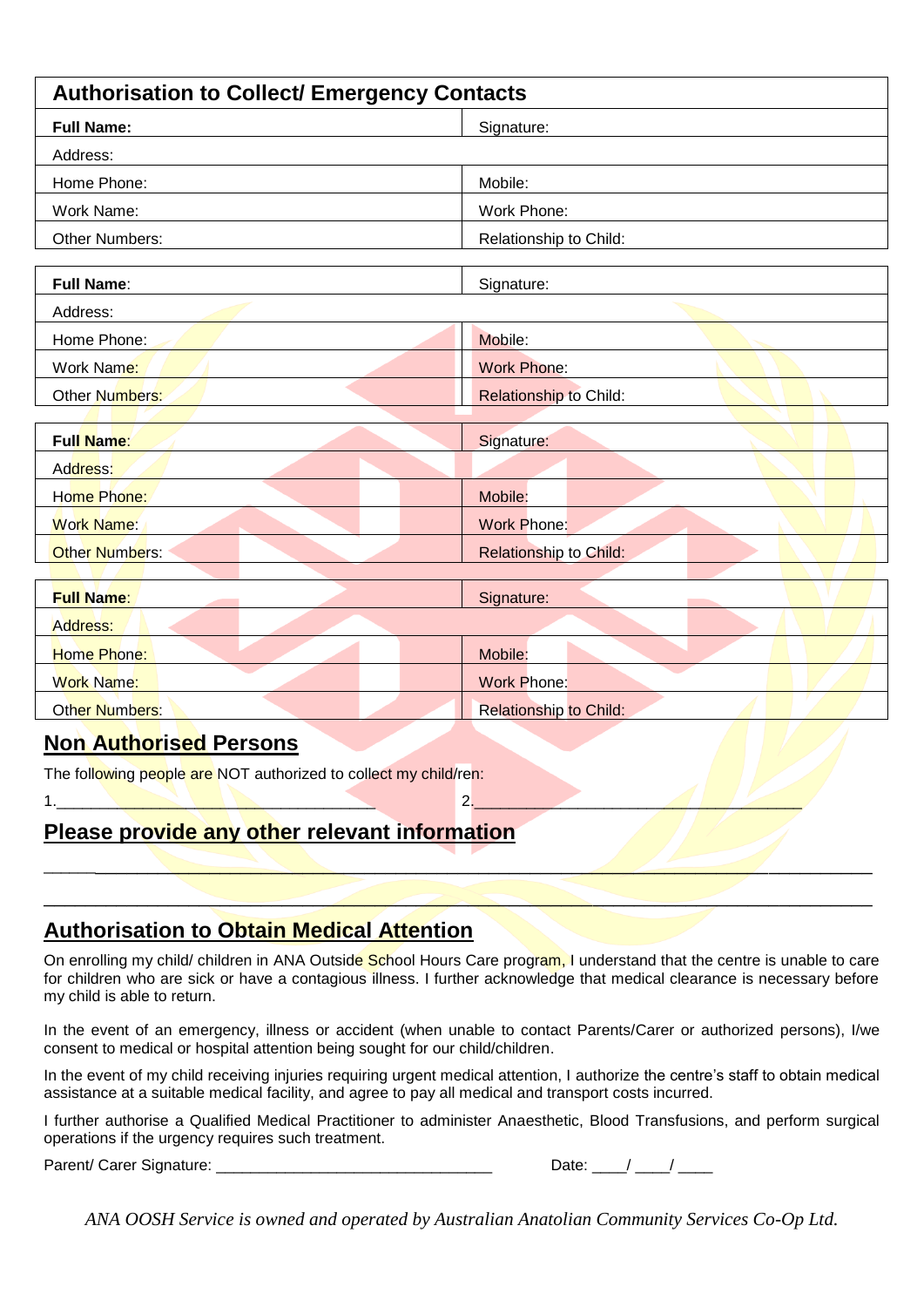# **Medical Information**

If your child suffers regularly from any of the following please provide details: Allergies: Yes / No

| Asthma:<br>Yes / No                                                                                              |                           |                                    |  |
|------------------------------------------------------------------------------------------------------------------|---------------------------|------------------------------------|--|
| <b>High Temperatures:</b><br>Yes / No                                                                            |                           |                                    |  |
|                                                                                                                  |                           |                                    |  |
| Seizures:<br>Yes / No                                                                                            |                           |                                    |  |
|                                                                                                                  |                           |                                    |  |
| Any other Illness or Injury:                                                                                     |                           |                                    |  |
|                                                                                                                  |                           |                                    |  |
| Does your child have any special needs of which the program coordinator may need to know to ensure quality care? |                           |                                    |  |
|                                                                                                                  |                           |                                    |  |
|                                                                                                                  |                           |                                    |  |
| Does your child take prescribed medication on a regularly basis? Please provide details                          |                           |                                    |  |
|                                                                                                                  |                           |                                    |  |
|                                                                                                                  |                           |                                    |  |
| Does your child have any particular religious or cultural requirements? Please outline                           |                           |                                    |  |
|                                                                                                                  |                           |                                    |  |
|                                                                                                                  |                           |                                    |  |
| <b>Child's Doctor:</b>                                                                                           |                           | Phone:                             |  |
| Address                                                                                                          |                           |                                    |  |
| <b>Child's Dentist:</b>                                                                                          |                           | Phone:                             |  |
| Address:                                                                                                         |                           |                                    |  |
| Pediatrician:                                                                                                    |                           | Phone:                             |  |
| Medicare Number:                                                                                                 |                           |                                    |  |
| Parent/ Carer Signature: ________________                                                                        |                           | Date: $\sqrt{1-\frac{1}{2}}$       |  |
| <b>PHOTO PERMISSION</b>                                                                                          |                           |                                    |  |
| I give permission for<br>Photographs<br>$\Box$                                                                   | ப                         | Video to be taken of my child/ren. |  |
| These images may be used for                                                                                     | $\Box$                    | internal display at the services   |  |
|                                                                                                                  | Promotional material<br>□ |                                    |  |
|                                                                                                                  | Publicity<br>□            |                                    |  |
|                                                                                                                  |                           |                                    |  |

\_\_\_\_\_\_\_\_\_\_\_\_\_\_\_\_\_\_\_\_\_\_\_\_\_\_\_\_\_\_\_\_\_\_\_\_\_\_\_\_\_\_\_\_\_\_\_\_\_\_\_\_\_\_\_\_\_\_\_\_\_\_\_\_\_\_\_\_\_\_\_\_\_\_\_\_\_\_\_\_\_\_\_\_\_\_\_\_\_\_\_\_\_\_\_\_

#### **Photographs of children will not be posted on the website**.